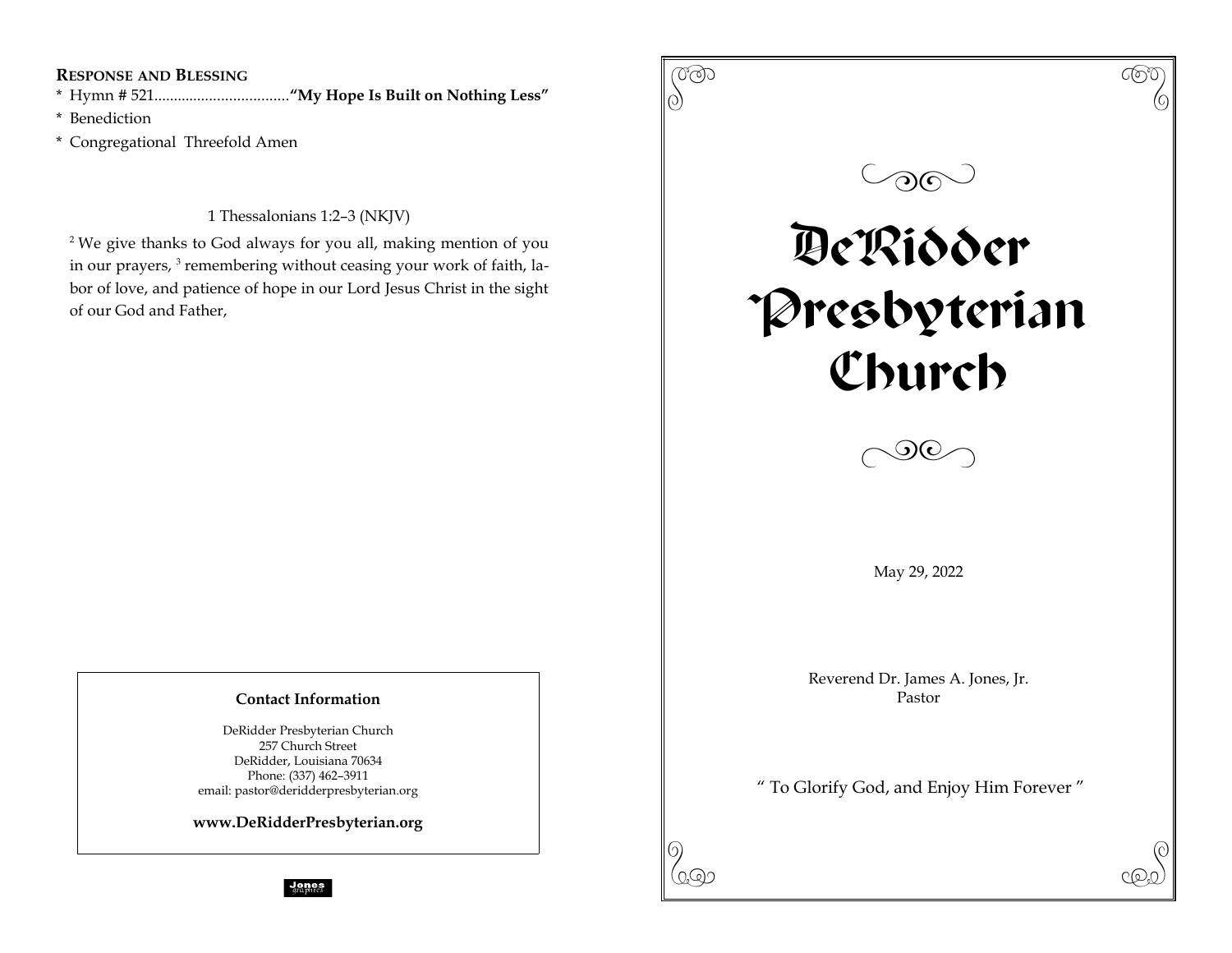# **THE LORD'S DAY WORSHIP SERVICE**

May 29, 2022

### **PREPARATION FOR WORSHIP**

Welcome of Guests and Announcements

Prelude

### **ADORATION OF GOD**

### Call to Worship  $\blacksquare$  Ps. 107:1–2, 6–8

O give thanks to the LORD, for He is good! For His mercy endures forever.

**Let the redeemed of the LORD say so, whom He has redeemed from the hand of the enemy.**

They cried out to the LORD in their trouble, and He delivered them out of their distresses, and He led them forth by the right way.

**Oh, that men would give thanks to the LORD for His goodness, and for His wonderful works to the children of men!** 

### Prayer of Invocation

| <b>CONFESSION OF SIN</b><br>It is written: "There is none righteous, |           |
|----------------------------------------------------------------------|-----------|
| No, not one."                                                        | Rom. 3:10 |
| For all have sinned,                                                 |           |
| And fallen short of the glory of God.                                | Rom. 3:23 |

Let us, therefore, humbly confess our sins unto our heavenly Father saying:

**O most merciful God, Father of our Lord Jesus Christ, Who pardons all such as truly repent and turn to You, we humbly confess our sins and implore Your mercy.** 

**We have not loved You with a pure heart fervently, neither have we loved our neighbor as ourselves.** 

**We have not done justly, nor loved mercy, nor walked humbly with You, our God.**

**According to the multitude of Your tender mercies, blot out our iniquity.** 

**Create in us a clean heart, O God, and renew a right spirit within us. Amen.**

## **ASSURANCE OF PARDON**

Hear the promise of God to all who repent of their sins and trust in Christ:

*"The Son of Man has come to seek and to save that which was lost."* Lk. 19:10

### Therefore I declare to you, that:

*"If you confess with your mouth the Lord Jesus and believe in your heart that God has raised Him from the dead, you will be saved."* Rom. 10:9

### **Amen!**

### **CONFESSION OF THE CHRISTIAN FAITH**

| I believe in God the Father Almighty,                              |  |
|--------------------------------------------------------------------|--|
| Maker of heaven and earth:                                         |  |
| And in Jesus Christ His only Son, our Lord;                        |  |
| who was conceived by the Holy Ghost,                               |  |
| born of the virgin Mary,                                           |  |
| suffered under Pontius Pilate,<br>was crucified, dead, and buried; |  |
| He descended into hell;                                            |  |
| the third day He rose again from the dead;                         |  |
| He ascended into heaven,                                           |  |
| and sitteth on the right hand of God the Father Almighty;          |  |
| from thence He shall come to judge the quick and the dead.         |  |
| I believe in the Holy Ghost;                                       |  |
| the holy catholic church;                                          |  |
| the communion of saints;                                           |  |
| the forgiveness of sins;<br>the resurrection of the body;          |  |
| and the life everlasting. Amen!                                    |  |
| God's Tithes and Our Offerings                                     |  |
|                                                                    |  |
| * Offertory Prayer                                                 |  |
|                                                                    |  |
| <b>MEANS OF GRACE</b>                                              |  |
| Prayer of Intercession                                             |  |
|                                                                    |  |
|                                                                    |  |
| Sacrament of the Lord's Supper                                     |  |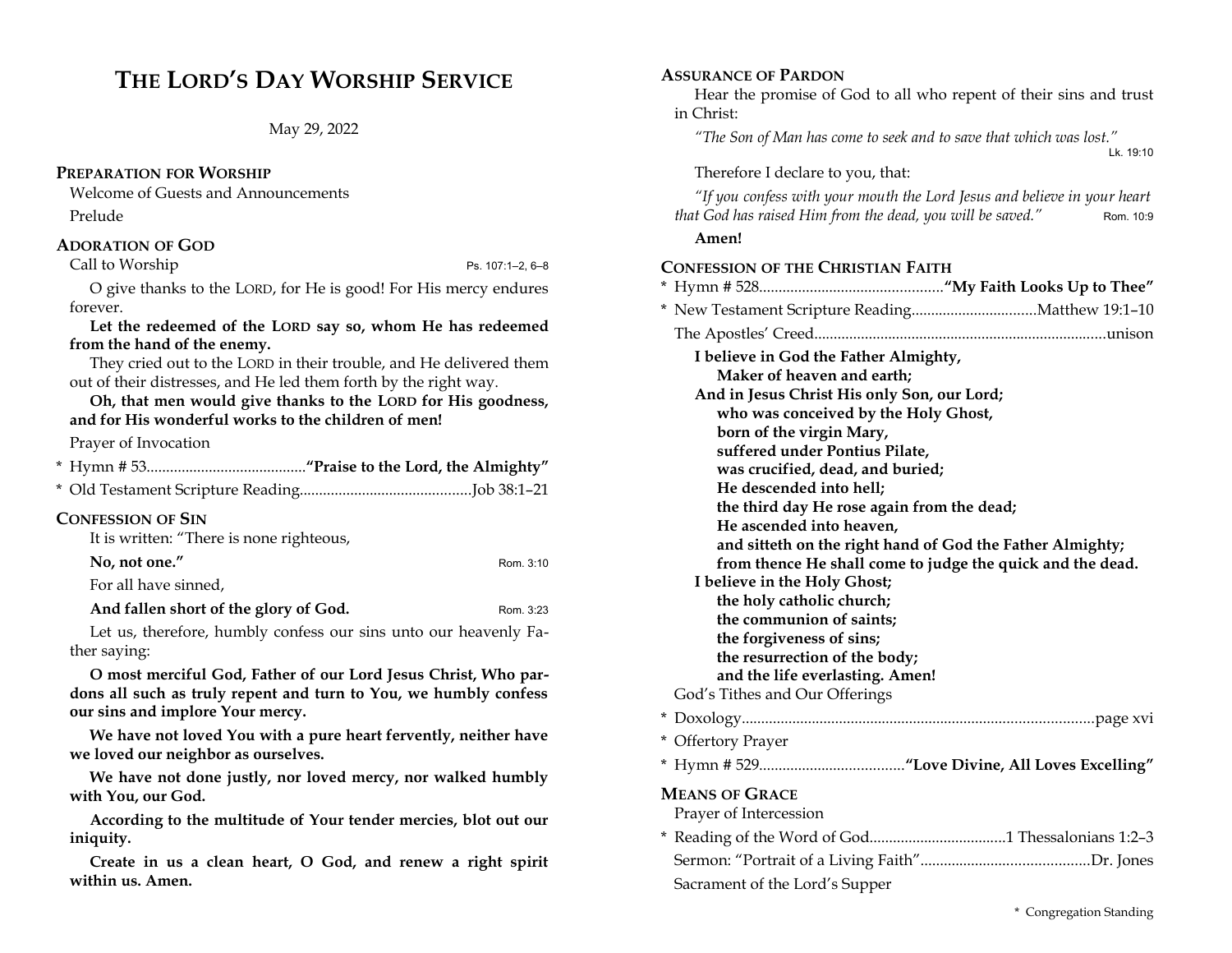# DeRidder Presbyterian Church Announcements

#### **May 29, 2022**

We welcome all worshipers, especially our new visitors. Please talk to the pastor about scheduling a visit in your home this week.

**COMMUNION**—We observe the Lord's Supper each Lord's Day during our corporate worship. The center cups contain grape juice for those who cannot partake of the wine in good conscience.

**SCRIPTURE READINGS** — Please take the time now to mark the places in your Bibles for the Scripture readings later in the service.

**BIBLE STUDY**—This Wednesday we will continue our Bible Study of *Human Nature in Its Fourfold State* by Thomas Boston. This week we begin looking at the State of Grace.

## Weekly Schedule

#### **Sunday**

**Wednesday**

Bible Study & Prayer Meeting...................................................................................6:30 P.M.

#### **Pregnancy Care Center**

420 McMahon Street DeRidder, Louisiana 70634 (337) 463–9500

Office Hours: Tues. and Wed. 8:30 A.M. to 3:30 P.M.

## DeRidder Presbyterian Church Prayer Requests

**THE CHURCH**

| Vanguard Presbytery                                                    |  |  |
|------------------------------------------------------------------------|--|--|
|                                                                        |  |  |
|                                                                        |  |  |
|                                                                        |  |  |
| Pastor Steve Richardson & Vanguard missionTillsonburg, Ontario, Canada |  |  |
| <b>MISSIONARIES</b>                                                    |  |  |

| Pregnancy Care CenterFinancial needs; wisdom for board and volunteers |  |
|-----------------------------------------------------------------------|--|

## **CHILDREN & GRANDCHILDREN**

### **(Under Age 20)**

| Theresa Lungrin (non com member) |
|----------------------------------|
| Aria Morrison (non com member)   |
| Cora Saladin (assoc member)      |
| Evelyn Saladin (assoc member)    |
| Kamden Waldrop (com member)      |
| Kenna Waldrop (com member)       |
|                                  |
|                                  |

#### **SERVICE MEN & WOMEN**

#### **GENERAL HEALTH & OTHER CONCERNS**

| Seann MetcalfRecovery from Covid complications; amputation of toes                  |  |
|-------------------------------------------------------------------------------------|--|
| Greg PrudhommeBack and injuries to knees, scar tissue in right eye                  |  |
| Neil & Kayla Schindler (Erin's brother)Baptist minister ousted for gospel preaching |  |
| Rowan Stumpff (5 yrs. old) & familyTerminal neurological disorder                   |  |
|                                                                                     |  |

#### **CANCER**

| Chaplain Scott Hammond (Ft. Polk)Stage 4 prostate cancer in remission |  |
|-----------------------------------------------------------------------|--|
|                                                                       |  |
| Rita MunsonOvarian Clear Cell Carcinoma (OCCC); immunotherapy success |  |
|                                                                       |  |
|                                                                       |  |
|                                                                       |  |